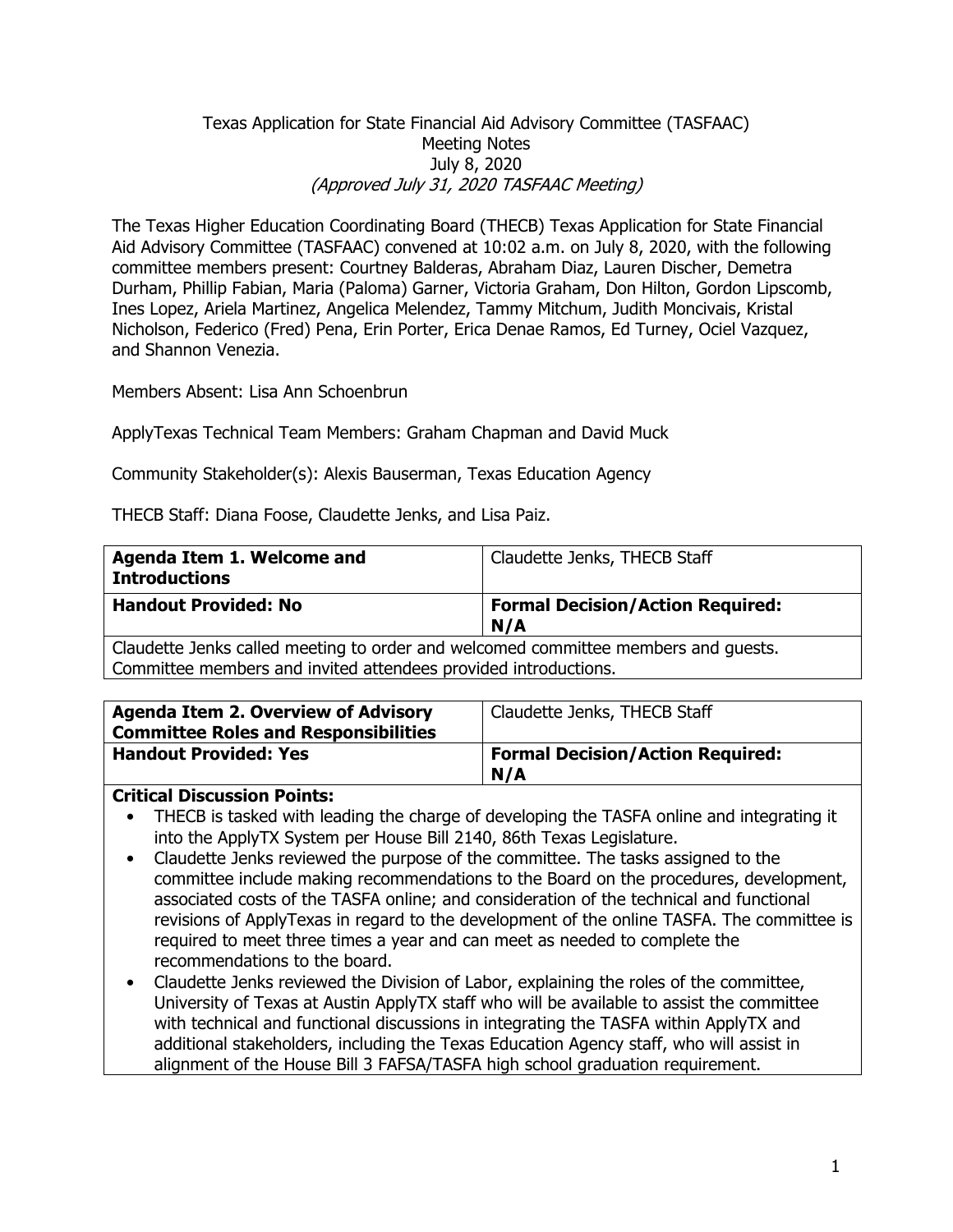| <b>Agenda Item 3. Selection of Committee</b> | Claudette Jenks, THECB Staff                    |
|----------------------------------------------|-------------------------------------------------|
| <b>Chair and Co-Chair</b>                    |                                                 |
| <b>Handout Provided: No</b>                  | <b>Formal Decision/Action Required:</b>         |
|                                              | Maria (Paloma) Garner elected Chair             |
|                                              | Shannon Venezia elected Co-Chair                |
|                                              | Claudette Jenks will set meeting with Chair and |
|                                              | Co-Chair.                                       |

## **Critical Discussion Points:**

- Claudette Jenks asked for nominations for TASFAAC Chair
- One nomination was received, Maria Paloma Garner.
- Angelica Melendez motioned, Demetra Durham seconded, and Committee voted Paloma Garner as Chair.
- Claudette Jenks asked for nominations for TASFAAC Co-Chair
- One nomination was received, Shannon Venezia.
- Lauren Discher motioned, Ines Lopez seconded, and Committee voted Shannon Venezia as Co-Chair.
- Claudette Jenks will schedule a meeting to go over additional roles and responsibilities with the Chair and Co-Chair.

| <b>Agenda Item 4. Discussion on</b><br>Procedures, Development, and Associated<br><b>Costs of Online Texas Application For</b> | Claudette Jenks, THECB Staff                                                                                                                    |
|--------------------------------------------------------------------------------------------------------------------------------|-------------------------------------------------------------------------------------------------------------------------------------------------|
| <b>State Financial Aid</b>                                                                                                     |                                                                                                                                                 |
| <b>Handout Provided: Yes</b>                                                                                                   | <b>Formal Decision/Action Required:</b><br>Claudette Jenks will revisit budget with UT<br>ApplyTX staff to further discuss associated<br>costs. |

### **Critical Discussion Points:**

Claudette Jenks provided an overview of the tasks of the committee.

### **Procedure Considerations:**

- What procedures should the committee establish for the use of the online TASFA? Other considerations include how TASFA data will be collected, processed, transmitted, stored, and utilized.
- Committee recommended the following procedure considerations:
	- o Uploading documents, i.e. tax transcripts, verification of selective service.
	- o Connect application for selective service via online TASFA.
	- o Electronic signature for student and parent and opt out option, other considerations for physical signature.
	- $\circ$  Uniformity of supplemental documents: universities coming to agreement on what documents to accept.
	- o Tie to core residency questionnaire.
	- o Student certification or ID pin where student signs that information is true and valid
	- $\circ$  Protection of the information and certification that information will not be reported outside the institution.
	- $\circ$  Procedures for when student needs to make correction to the TASFA form, need for updated information, i.e. change in the amount of family income.
	- o Considerations for submitting the application to multiple institutions.
	- $\circ$  Try to align with what most schools already have in place with technical capabilities.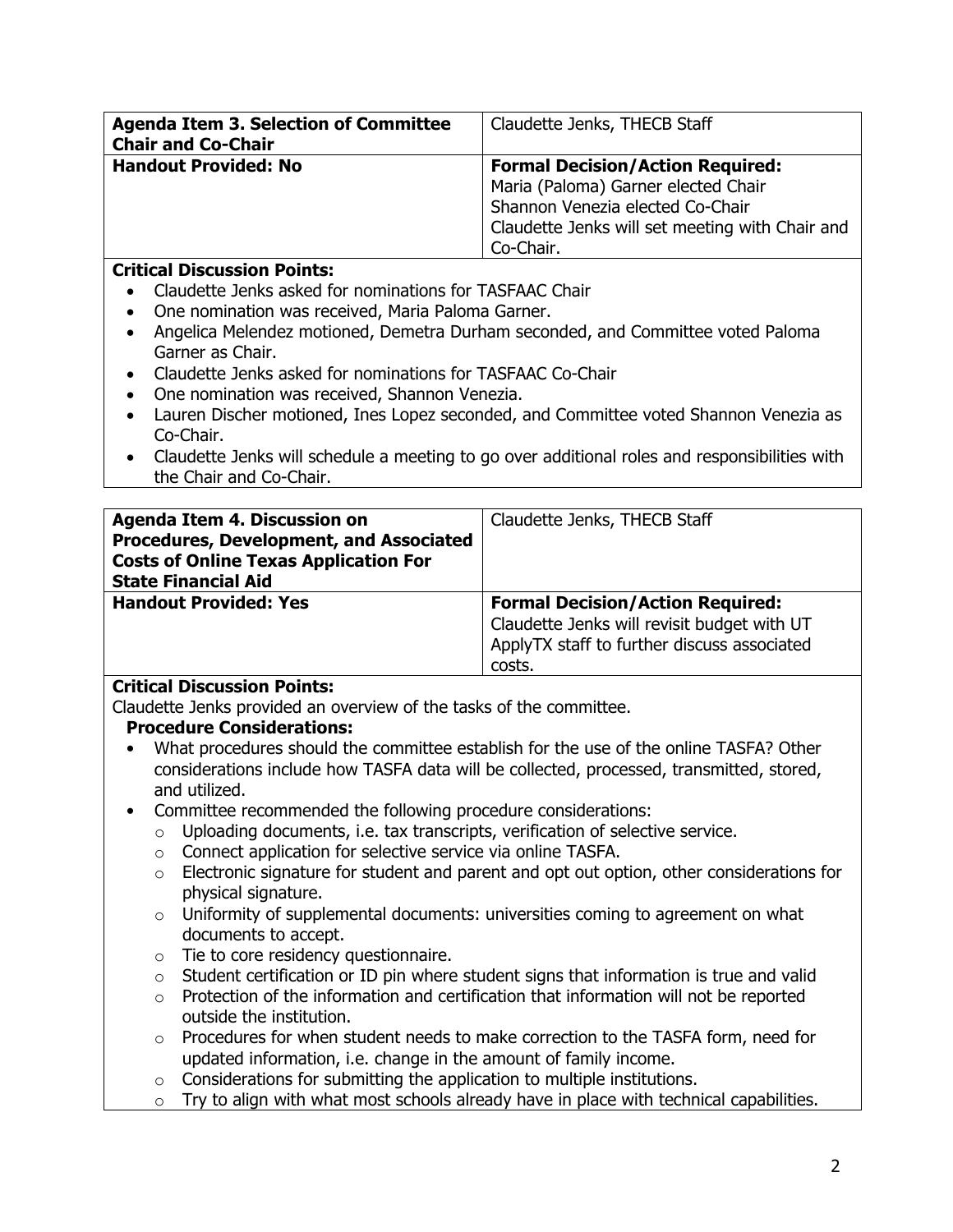$\circ$  Graham Chapman – Committee should consider experience of the applicant, limit applicant filling out more information than needed, and consider variance of what institutions request. Think about security questions, how do you ensure institutional capability, what format needed, what software is being used at each institution. How can you make it similar to FAFSA or what institutions have already established?

### **Development Considerations:**

- Claudette Jenks reviewed key milestones and draft timeline to provide recommendations on procedures, development, costs, and technical revisions to the Legislature.
- January to September 2020 is estimated for time for development.
- There may be an opportunity to add more time to submit recommendations.
- Erin Porter- is this committee going to be able to test or other groups testing? Graham Chapman- there will need to be considerations for this new system and need for substantial testing in operation.
- Need to add to the timeline a deadline for technical specifications to software providers on an annual cycle to prepare to implement by October 1. Suggest up to six weeks when considering IT timelines for technical specifications.
- There are existing templates from institutions that have an online TASFA and there is an existing infrastructure that committee can learn from, but committee needs to consider this a new scope of work and think through how to distribute the information.
- Add to the timeline and procedures when the paper TASFA is updated to ensure the online version is aligned. Erin Porter and Fred Pena are on the existing TASFA subcommittee of the THECB Financial Aid Advisory Committee and can be liaisons to inform this recommendation.
- Ed Turney asked can the state contract with a third-party vendor to develop the TASFA? Claudette Jenks stated this would require further discussion. Considering a third-party development would require a procurement process which more than likely will add to the development timeline.
- Committee should also consider in development and timeline, the alignment with House Bill 3, FAFSA/TASFA high school graduation requirement.

# **Associated Costs**

- Claudette Jenks shared there is no budget identified for the development and integration.
- How does the committee propose funding for the TASFA integration?
- Claudette Jenks reviewed the current cost methodology of the ApplyTX System for reference. Would committee consider revising this methodology?
- Consider not every institution uses the ApplyTX System, how would those be able to use the TASFA housed within the system?
- Committee should identify funding to support the development.
- Should committee go to the Legislature for funding?
- Erin Porter recommends seeking funds from the Legislature.
- Claudette Jenks will work with ApplyTX staff to revisit a budget for development.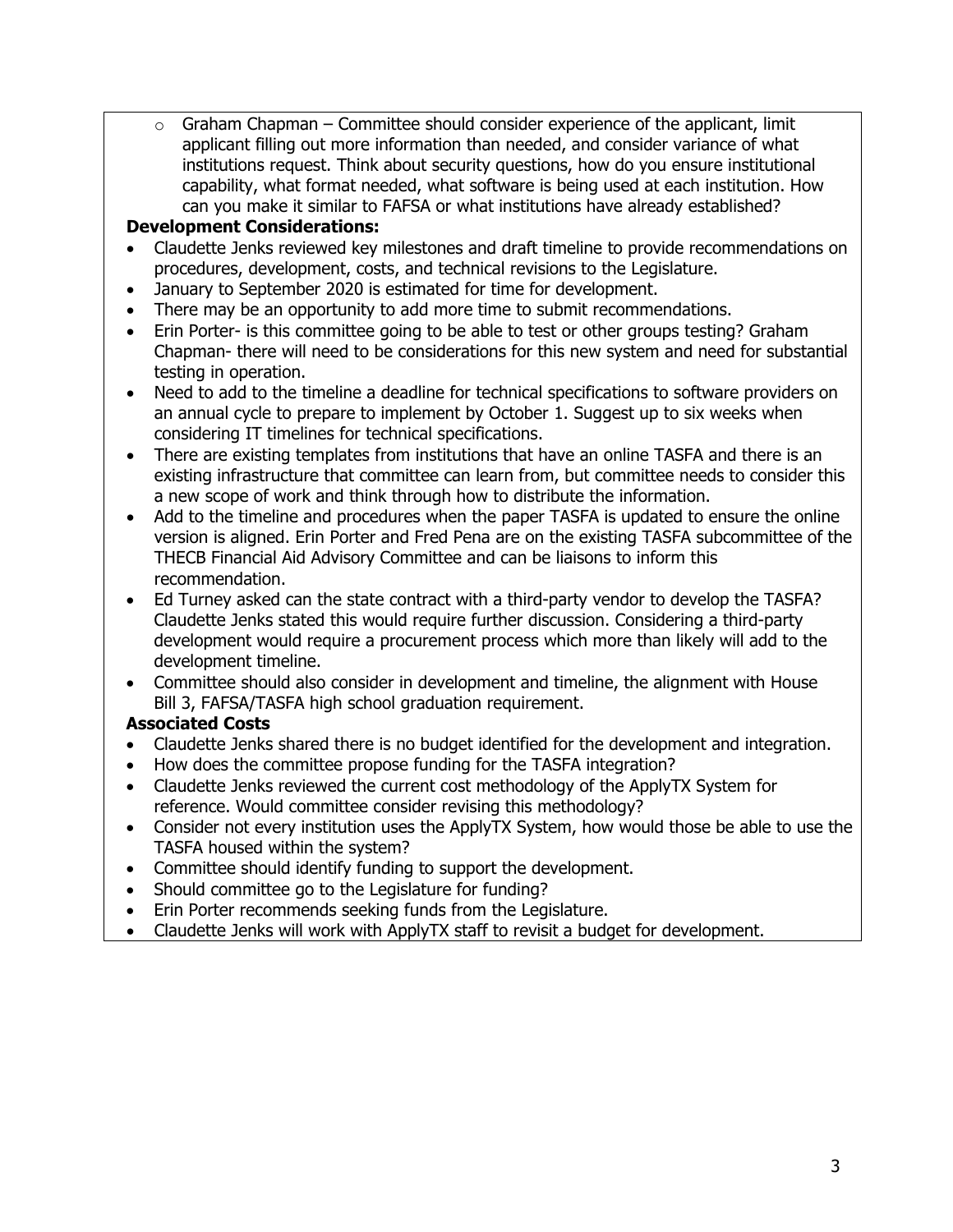| Agenda Item 5. Discussion On Identifying<br><b>Technical and Functional Revisions of the</b><br><b>ApplyTX System</b> | Claudette Jenks, THECB Staff                   |
|-----------------------------------------------------------------------------------------------------------------------|------------------------------------------------|
| <b>Handout Provided: No</b>                                                                                           | <b>Formal Decision/Action Required:</b><br>N/A |

## **Critical Discussion Points:**

Graham Chapman with UT ApplyTX provided an overview of technical and functional revisions needed to the ApplyTX System.

- The ApplyTX System has the Applicant Suite, Administrative Suite, Counselor Suite, internal help desk suite and ways to transmit information.
- Committee should consider what's the scope of the work, who's participating, how information is shared and presented.
- Consider applicant should create a profile without having to submit repetitive information.
- On Administrative Suite, changes would require institution's permissions and who does what. Can there be some institution customization?
- Transmission of information is also open scope of work.
- Consideration of cost to non-users of the ApplyTX Application System.
- Consider if an online TASFA be accepted at the institution the student selects?
- Technical details are also new scope of work; consider how to transmit financial aid information and how the information is presented.
- Valid option for a third-party vendor to create and integrate within ApplyTX.
- Consider TASFA data, is it same place to determine EFC, same file format as FAFSA?
- What systems are there for this information?
- Graham Chapman- about 6 vendors, lots of mechanisms in how to receive information.
- Erin Porter and Ines Lopez-considering transmission of TASFA data, there is already an existing file format as FAFSA. Committee should consider data files come in similar formats as FAFSA and would be easier for upload.

| <b>Agenda Item 6. Discussion on Soliciting</b> | Claudette Jenks, THECB Staff                     |
|------------------------------------------------|--------------------------------------------------|
| <b>Input From Stakeholders</b>                 |                                                  |
| <b>Handout Provided: No</b>                    | <b>Formal Decision/Action Required:</b>          |
|                                                | Invite institutions that have an existing online |
|                                                | TASFA for panel discussion.                      |
|                                                | Seek feedback for student experience (current    |
|                                                | college student and in testing process)          |

# **Critical Discussion Points:**

- Committee would like to hear from institutions with current online TASFA; possible panel discussion with University of Houston, University of North Texas, Texas A&M University San Antonio, University of Texas at Austin, and Texas A&M University to discuss development and implementation. Courtney Balderas could contact at University of Houston. Committee suggest emailing questions for the panel ahead of time. Claudette Jenks can collect the questions prior to the panel discussion.
- Committee would like to hear from institutions that do not use the paper TASFA to find out why they are not using it? Can pull information from the RGV Focus to review.
- Committee interested in hearing student and parent experiences. Segmented groups: college students who have gone through the TASFA process, students who did an online TASFA. Erica Ramos can provide a group of students for student perspectives.